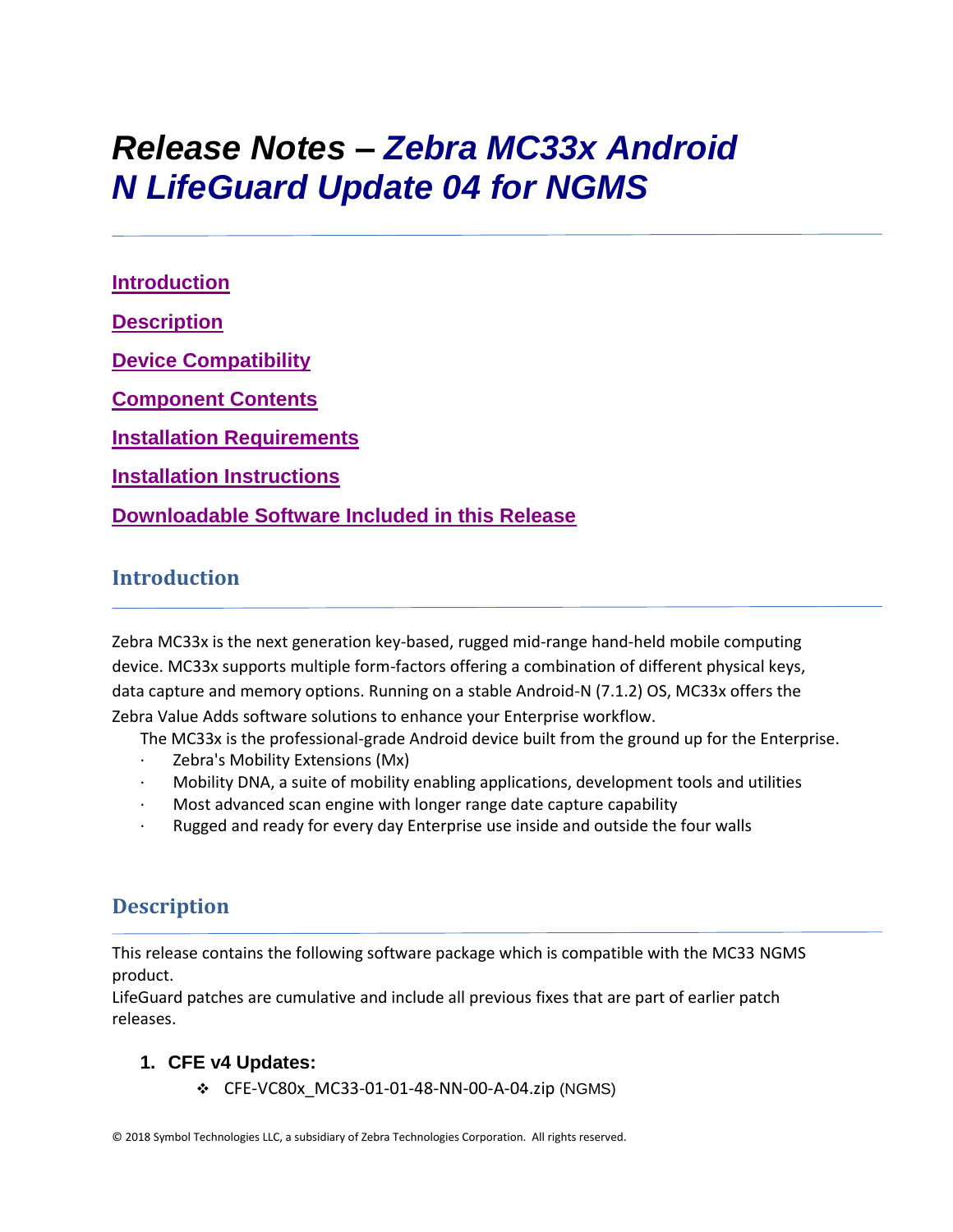1. **Android Security Patch Level:** March 5, 2018

Use the link below to see the Android Security bulletin for more information: <https://source.android.com/security/bulletin/>

#### 2. **Updated below components:**

- o Datawedge: 6.7.34
- o StageNow: 2.10.1.1386
- o EMDK: 6.8.20.1120
- o MX: 7.2.0.6
- o File browser: 1.19.1.2
- 3. SPR33311 Resolved an issue wherein RS507 is unable to connect via Bluetooth using Voxware voice application.
- 4. SPR33302 Resolved an issue wherein disabling the oval capacitive key via StageNow fails.
- 5. SPR34267 Resolved an issue wherein USB debugging failed to get enabled via StageNow.
- 6. SPR33639 Resolved an issue wherein device stops emitting scan beam after waking up from suspend state.
- 7. SPR33799 Resolved an issue wherein DataWedge was sending char 10 instead of char 13.

#### **2. CFE v3 Updates:**

- ❖ CFE-VC80x\_MC33-01-01-48-NN-00-A-03.zip (NGMS)
- 1. Spectre and Meltdown (CVE-2017-5753, 5715, 5754) remediation provided by updates to timer access for CVE-2017-13218.
- 2. Fix for bug: BT connection state does not persist across reboots, if location settings is in enabled state

## **Device Compatibility**

This software release has been approved for use on the following devices.

|                 | <b>Operating</b> |
|-----------------|------------------|
| Device          | <b>System</b>    |
| MC330M-GL3HG2RW | Android N        |
| MC330M-GL4HA2RW | Android N        |
| MC330M-GL40A2RW | Android N        |
| MC330M-GI4HA2IN | Android N        |
| MC330M-GI4HA2RW | Android N        |
| MC330M-GI2HA2US | Android N        |
| MC330M-GI2HA2RW | Android N        |
| MC330K-GI3HA3US | Android N        |
| MC330K-GI3HA3RW | Android N        |
| MC330K-GI4HA3US | Android N        |
| MC330K-GL2HA3RW | Android N        |

© 2018 Symbol Technologies LLC, a subsidiary of Zebra Technologies Corporation. All rights reserved.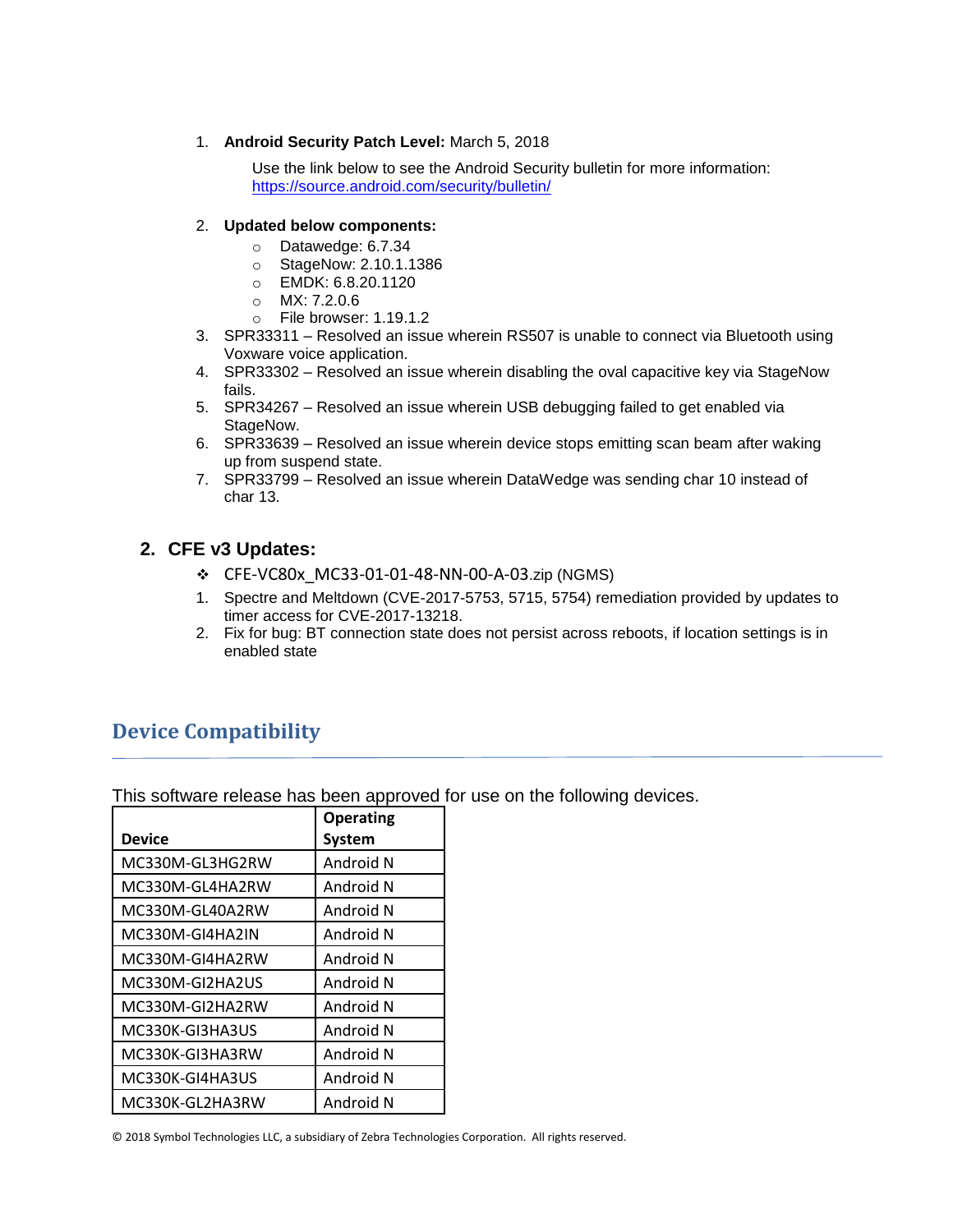| MC330K-GI3HA4RW | Android N |
|-----------------|-----------|
| MC330K-GI4HA4US | Android N |
| MC330K-GL3HA4RW | Android N |
| MC330K-GE4HA4US | Android N |
| MC330M-GL2HA2US | Android N |
| MC330M-GL2HA2RW | Android N |
| MC330M-GL3HA2US | Android N |
| MC330M-GL3HA2RW | Android N |
| MC330M-GI30A2RW | Android N |
| MC330M-GI3HA2IN | Android N |
| MC330M-GI3HA2US | Android N |
| MC330M-GI3HA2RW | Android N |
| MC330M-GI3HG2RW | Android N |
| MC330M-GI40A2US | Android N |
| MC330M-GL40A2US | Android N |
| MC330M-GL4HA2US | Android N |
| MC330K-GI4HA3RW | Android N |
| MC330K-GI4HG3US | Android N |
| MC330K-GI4HG3RW | Android N |
| MC330K-GL3HA3RW | Android N |
| MC330K-GL4HA3US | Android N |
| MC330K-GL4HA3RW | Android N |
| MC330K-GL4HG3RW | Android N |
| MC330K-GI4HA4RW | Android N |
| MC330K-GI4HG4US | Android N |
| MC330K-GI4HG4RW | Android N |
| MC330K-GL4HA4US | Android N |
| MC330K-GL4HA4RW | Android N |
| MC330M-GI4HA2US | Android N |
| MC330M-GI4HG2US | Android N |
| MC330K-GE3HA3US | Android N |
| MC330K-GE4HA3US | Android N |
| MC330K-GE4HA3RW | Android N |
| MC330K-GE3HA3RW | Android N |
| MC330K-GE4HA4RW | Android N |

# **Component Contents**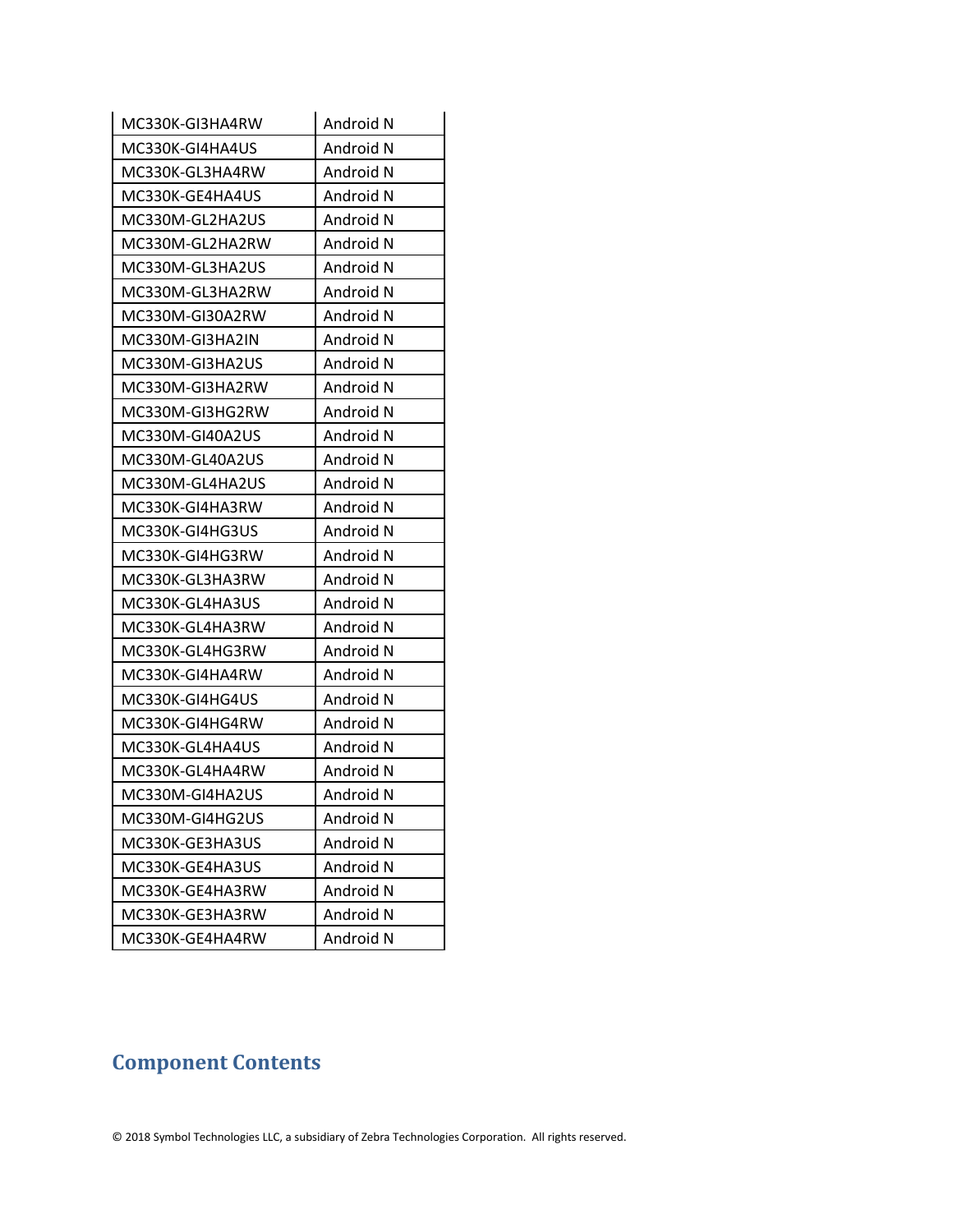| <b>Component / Description</b> | <b>Version (Non GMS)</b>        |
|--------------------------------|---------------------------------|
| <b>Product Build Number</b>    | 01-01-49-NN-00-A                |
| <b>Android Version</b>         | 7.1.2                           |
| Linux Kernel                   | 3.10.84                         |
| Android SDK Level              | 25                              |
| Platform                       | QC8956                          |
| <b>Bluetooth Stack</b>         | 1.1                             |
| <b>Flash Size</b>              | 16/32GB                         |
| <b>RAM Size</b>                | 2/4GB                           |
| Scanning                       | 19.0.31.0                       |
| DataWedge                      | 6.7.34                          |
| <b>EMDK</b>                    | 6.8.20.1120                     |
| MXMF / OSX                     | MXMF-7.2.0.6 / OSX-QCT.71.7.5.2 |
| <b>File Browser</b>            | 1.19.1.2                        |
| <b>Stage Now</b>               | 2.10.1.1386                     |
| Diagnostic Tool                | 1.15.0.6                        |
| Android security patch Level   | March 5,2018                    |

# **Installation Requirements**

Install baseline 01-01-48-NN-00-A (Non-GMS)

## **Installation Instructions**

Using ADB Sideload

© 2018 Symbol Technologies LLC, a subsidiary of Zebra Technologies Corporation. All rights reserved.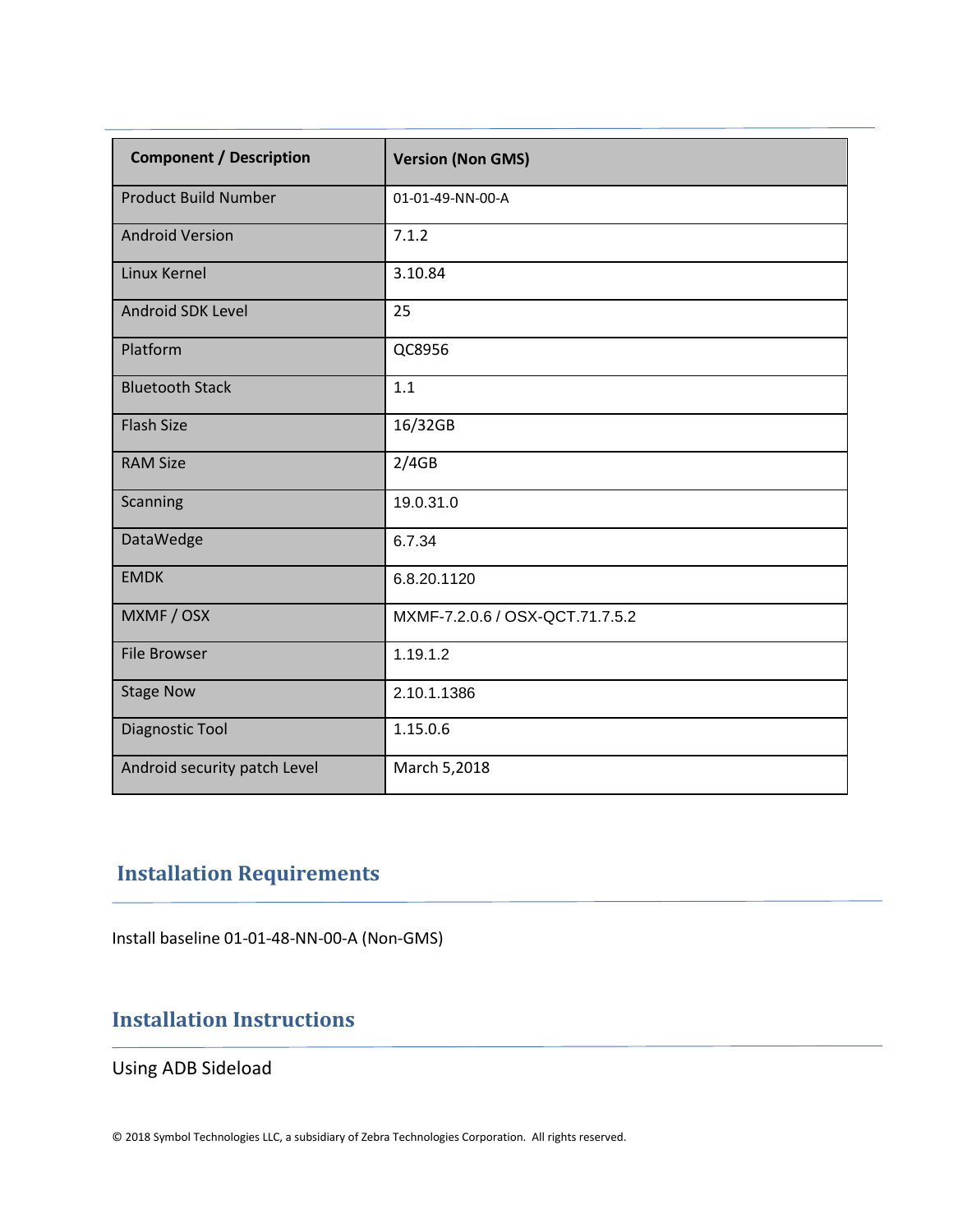*The installation instructions assume you have ADB installed on your PC (the adb drivers and such) and your MC33x has Developer options enabled and USB debugging ON: Instructions on HOW TO enable ADB is also captured in user guide.*

- 1. Connect the MC33x to the PC using the USB data cable or through the cradle.
- 2. You may need to pull down the top menu and if you see "USB for charging", touch it and then change it to "File transfers".
- 3. Open Command Prompt, run *"adb devices"* and check to see if you are able to see the device's serial number.

If yes, proceed to next step

If not please get the PC set up with the proper drivers or install an External SD Card.

- 4. You may also get a pop up on your PC (Win 7) that you will be connected as a Portable MediaPlayer. This can be ignored.
- 5. Download Image
	- a. *CFE-VC80x\_MC33-01-01-48-NN-00-A-04.zip* listed above in content section
	- b. Reset files (Optional)
- 6. Entering into Recovery Mode
	- a. Option 1: In Command Prompt, type *"adb reboot recovery" and click enter*.
	- b. Option 2:
		- Reboot the device and keep the GUN (grip) trigger held.
		- When Zebra Technologies logo appears on the screen release the trigger
- 7. MC33x will reboot and land up on the Android Recovery screen.
- 8. If applying patch via sideload method
	- a. Use UP and DOWN keys on the keypad to navigate up/down highlight item
	- b. Use ENTER key on the keypad to select menu item "Apply update via adb sideload"
- 9. With your Command Prompt, open, type "adb sideload" and add a space and then drag and drop the patch file on to it and click enter.
	- a. Your PC screen will show files being installed and a little blue horizontal progress bar on your device will show status… And after about 6 minutes (could be 10+ minutes if installing GMS) it should be done and you should be back at the Android Recovery screen.
	- b. Repeat above steps for all mandatory packages
- 10. *"Reboot system now"* is highlighted. Press the Power Key to Reboot.
- 11. Device reboots and you see Zebra on top and POWERED BY android at the bottom and after about 1 minute will transition to the MC33X splash screen with 5 dancing white dots at bottom… it will stay at this screen for a little over another minute *(could be another 7+ minutes if installing GMS)* and then you are at the Factory "Welcome" screen.
- 12. If you installed a GMS BSP, you will need to complete the process by setting up Wi‐Fi and E‐ mail accounts and such. If on AOSP (non‐GMS), there is no process to follow.
- 13. At the Home Screen, we need to verify that the BSP upgrade took place and set the Date & Time.
	- a. Go to "Settings" and scroll down to "About phone" and look at the "Build number". It should start with "01-01-49-NN-00-A". Now you are on the correct BSP.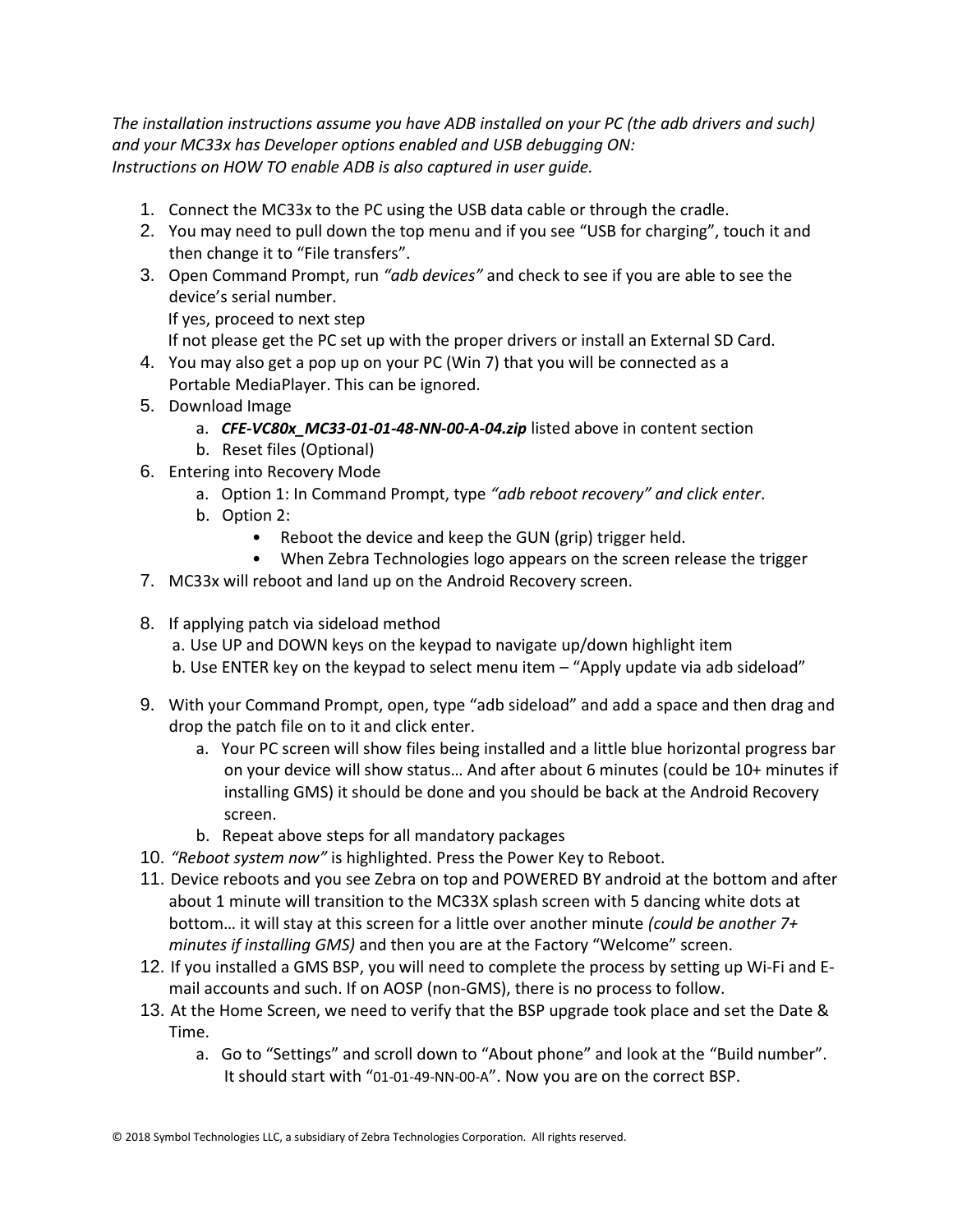- b. Setting the Date and Time. If you associate to a WLAN AP, do so now, as it should automatically set the time and date… the only thing left is to set the time zone. Go to "Settings" and scroll to and select "Date & time". Scroll down to and select "Select time zone", and scroll down to and select the appropriate time zone and you are done.
- 14. To Check the Android Patch Level after installing the CFE package in the device,
	- a. Settings->About Phone->SW Components: Device Update Version: **4**
	- b. ADB Shell method: Execute following command from PC's command prompt: \$ adb shell getprop ro.device.patch.version \$ **4**
- 15. Now you are all set to use your MC33X.

#### Using External SD card

- 1. Plug the MC33X into the USB & Charging Cable and then the Cable to the PC. If you have a Cradle with USB connectivity, you may use that as well.
- 2. You may need to pull down the top menu and if you see "USB for charging", touch it and then change it to "File transfers".
- 3. Download *CFE-VC80x\_MC33-01-01-48-NN-00-A-04.zip* and drag & drop the file on External SD card
- 4. Entering into Recovery Mode
	- Reboot the device and keep the GUN (grip) trigger held.
	- When Zebra Technologies logo appears on the screen release the trigger
- 5. Your MC33X will reboot and land up on the Android Recovery screen.
- 6. Applying update via External SD card
	- a. Use UP and DOWN keys on the keypad to navigate up/down highlight item b. Use ENTER key on the keypad to select menu item – "Apply update from External SDCard"
	- c. Repeat above steps for all mandatory packages
- 7. *"Reboot system now"* is highlighted. Press the Power Key to Reboot.
- 8. Device reboots and you see Zebra on top and POWERED BY android at the bottom and after about 1 minute will transition to the MC33X splash screen with 5 dancing white dots at bottom… it will stay at this screen for a little over another minute *(could be another 7+ minutes if installing GMS)* and then you are at the Factory "Welcome" screen.
- 9. If you installed a GMS BSP, you will need to complete the process by setting up Wi‐Fi and E‐ mail accounts and such. If on AOSP (non‐GMS), there is no process to follow.
- 10. At the Home Screen, we need to verify that the BSP upgrade took place and set the Date & Time.
	- a. Go to "Settings" and scroll down to "About phone" and look at the "Build number". It should start with "01-01-49-NN-00-A". Now you are on the correct BSP.
	- b. Setting the Date and Time. If you associate to a WLAN AP, do so now, as it should automatically set the time and date… the only thing left is to set the time zone. Go